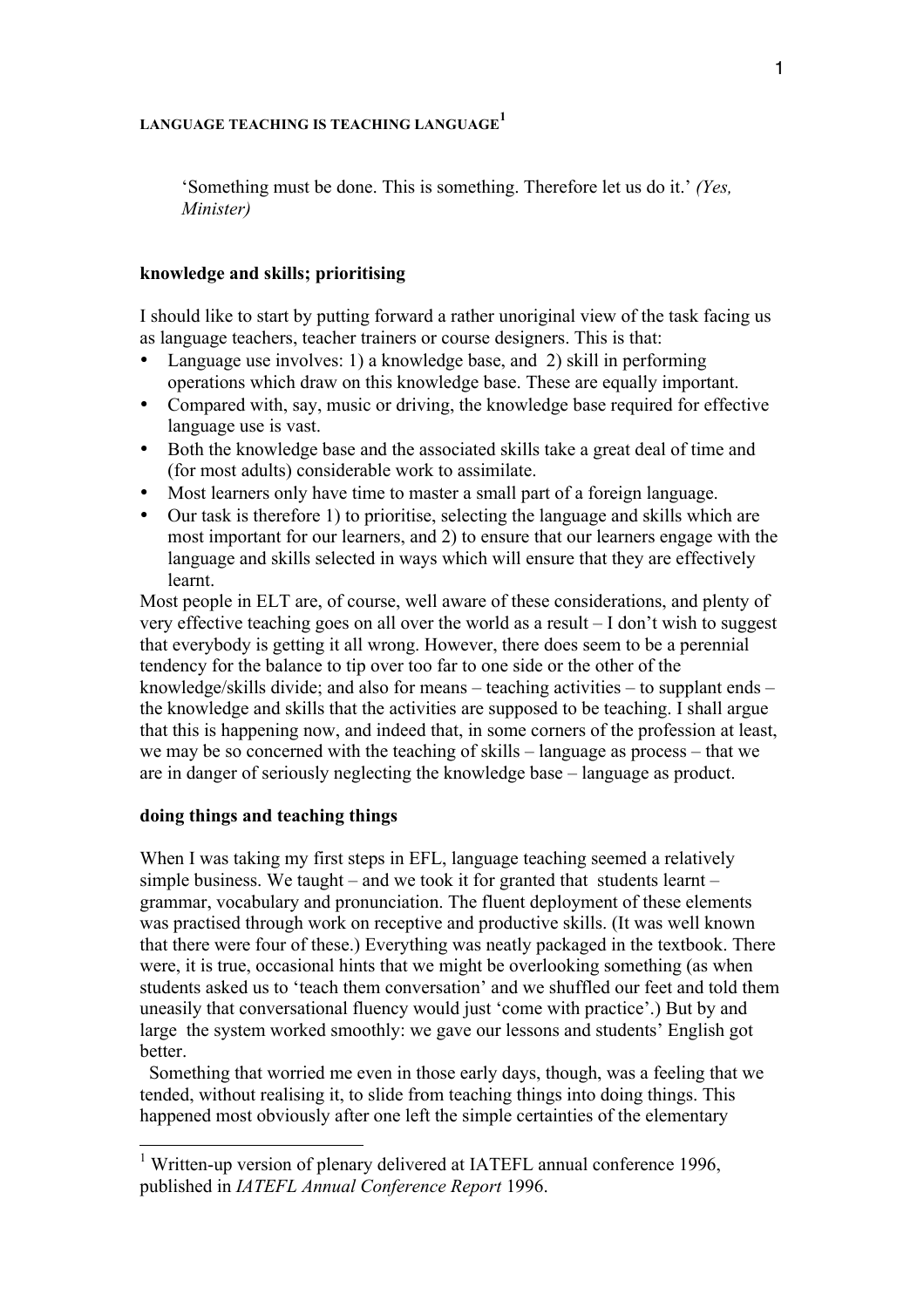syllabus. If you stopped a beginners' teacher on the way to the classroom and said 'what's going to happen in your lesson?', you were likely to get an answer in terms of goals: 'colour words', 'the present perfect', 'things to say in shops'. But if you tried the same thing with an intermediate teacher, the answer was much more likely to describe activities: 'dictation', 'reading', 'doing a dialogue', 'making a radio programme' While one told you what she was going to teach, the other said what she was going to do.

 In itself, this change of emphasis is quite understandable. As students become more proficient, their needs become more varied and diffuse, and it becomes harder to define one's aims in terms of a list of specific linguistic products. At the same time, skills practice inevitably takes on increasing importance – intermediate students typically know a lot of language which they can't use, and more advanced students may need training in special uses of language relevant to their professional needs. So it is natural that, from intermediate level upwards, types of activity become important elements in teaching syllabuses.

 But the change of emphasis brings with it a serious danger of losing focus on goals. The activities we select can become ends in themselves, while the language they are supposed to be teaching gets pushed into the background. We can easily end up simply doing a lot of things which seem vaguely related to language teaching, keeping students happily occupied with tasks that involve enough interactive use of language to reassure us and them that we are doing our jobs. (Surely, we feel, if they're speaking/reading/writing/hearing English they must be learning it?) So while we may intend, in theory, to give equal importance to the knowledge base and the associated skills, our students may actually spend a great deal of their time doing rather illdefined fluency practice, and not very much time systematically learning new language.

## **everything is getting more complicated**

Since my early days in the profession, language teaching has progressed enormously. We know much more about language, we have more sophisticated ideas about how people learn it, and we have far better ways of teaching it. Work done by researchers in discourse analysis, in particular, has made it possible to tabulate the ways in which real-life exchanges work, to discover how different kinds of texts are structured, and to describe language and its use in terms of semantic categories such as 'notions' and 'functions'. (So if students ask us now to 'teach them conversation', we know what the request means and we have a good idea of how to go about meeting it.)

 Unfortunately, as we learn more about language, and as our methodology develops to keep up with our knowledge, it becomes even harder to define clear aims and to choose appropriate activities by which to achieve them. There is so much to teach, and so many things to do. Teachers, trainers and materials writers who wish to be properly informed have to battle their way through a dense jungle of facts and theory, often impeded by thickets of vicious terminology. And with all of this, we don't seem much nearer to answering the central question: 'What happens in people's heads when they learn languages, and how can we make it happen more effectively?' In moments of gloom I have sometimes been reminded of Mark Twain's words: 'The researches of many commentators have already thrown much darkness on this subject, and it is probable that if this continues, we shall soon know nothing at all about it'. As we despair of ever getting a clear overview that would enable us to make rational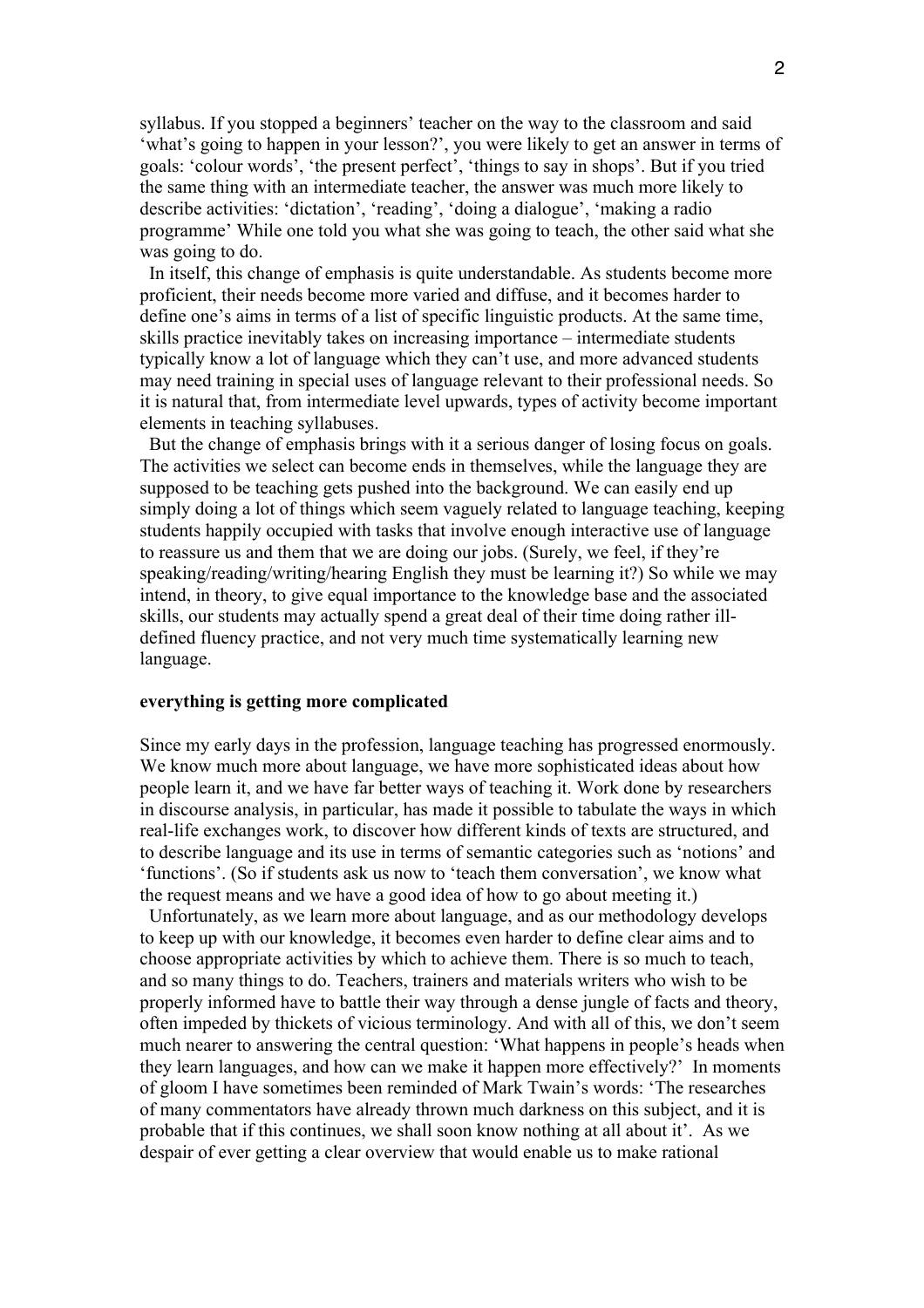decisions, we are naturally tempted to stop trying and unconsciously take refuge in a cocktail of language-practice activities.

#### **language as process**

The perennial tendency to seek refuge in user-friendly activity has received a powerful boost from one current in contemporary linguistics which has had a good deal of influence on language-teaching – the move towards seeing language as 'process' rather than 'product'. This has helped to legitimise a skills-centered view of what we are doing: our job (as many people now see it) is not to supply the learner with a product (the language); it is to enable him or her to engage in processes which will inculcate the skills he or she needs for successful language use (or some similar formulation). Many current language courses are based on what one might call the 'battery of skills' approach, in which the principal focus is not so much on teaching language as on training people to do things with it. When I started teaching, reading was a skill. Fifteen years later, in one well-known analysis, reading was alleged to comprise nineteen separate skills. Inventories of skills may be supplemented by equally complex inventories of strategies – learning strategies, communication strategies and so forth – and it is often suggested that these too should be taught.

'Although 'strategy' has never been adequately defined in the learner language literature, and although some bizarre labels are given to learner behaviour, such as 'the strategy of incorrect application', it has been widely exemplified, and it comes over as an altogether positive concept: learners deploying strategies or teachers encouraging learners to use their existing strategies and add more to their strategy repertoires, seem assured of receiving an accolade.' (James 1990)

This is not the place for a detailed criticism of the 'skills and strategies' view of language, but I should at least like to suggest, as a useful operating principle, that we should avoid teaching any 'skill' or 'strategy' unless we are reasonably certain (1) that it really exists, (2) that the learner needs it, (3) that the learner does not already possess it and (4) that it can actually be both taught and learnt.

 A process view of language, then, with its skills-centered view of aims as well as methodology, moves us further in the direction of doing things rather than teaching things. Classroom activity, in this view, is now no longer a means to an end which includes the acquisition of the knowledge base; it can become virtually an end in itself, with the accompanying risk that the language itself gets swept even further under the carpet.

### **simplification: the search for a quick fix**

With so many things to teach, and so many things to do, it is natural that teachers and course designers should look for ways of simplifying their task. At the same time, researchers are under considerable pressure to come up with practical solutions to the language-learning problem. An enormous amount of time and money is spent worldwide teaching languages to children and adults; in general, the results are not spectacular. Anybody who can make this massive investment more cost-effective by finding ways of speeding up language-learning will earn the gratitude of nations and achieve fame and funding – or at least, in these hard times, have a better chance of surviving the next round of staff cuts. It is not surprising, then, that new 'methods' and 'approaches' appear at regular intervals. Up to a point this is desirable and indeed necessary: at the very least, new approaches generate new energy, and often they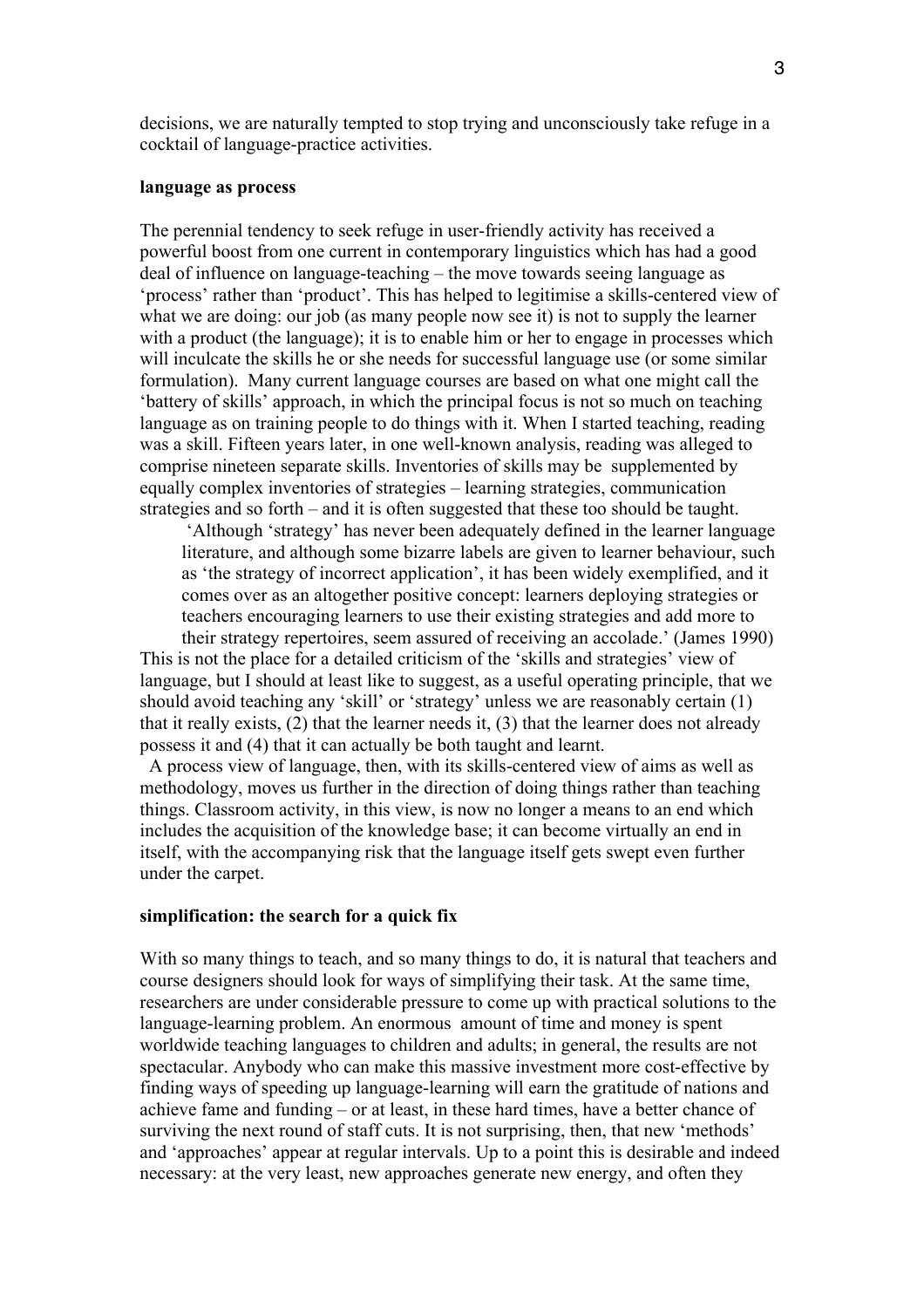result in real, if modest, progress. The danger is that in our search for greater efficiency, and for simple routes through the conceptual jungle of language-teaching, we may latch onto the latest development and turn it into a 'quick fix' that will solve all our problems, creating one homogeneous 'method' or 'approach' that, at last, we can use to teach the language twice or three times as effectively as before. (I was recently shown a description of a well-known 'method', by no means new, that is alleged to teach languages up to 'six times as fast'. I was discouraged from trying it out by the reflection that if somebody had invented a fuel, twenty years ago, that was six times as efficient as petrol, nobody would be trying to convert us to it today – we would all be using it.)

 Looking back over the last few decades, it is disturbing to realise how many methods, approaches and technologies have been perceived as 'the key': structure drilling, the language lab, the audiovisual approach, the input hypothesis, the silent way, humanistic approaches such as counselling learning, suggestopaedia, the use of authentic materials, the notional/functional syllabus, the communicative approach, total physical response, learner-centered approaches, task-based syllabuses – to name but a few. In the wake of the seventies (the heyday of gurus and miracle methods), Catherine Walter and I published an article in *ELT Journal* on 'Teaching English by Sensory Deprivation'. Such was the climate of the times that more than one reader took the paper seriously, and references to it started turning up in bibliographies.

 I think it is probably wise to beware of any philosophy of language teaching that has a name: 'the X method' or 'The Y approach'. The very fact that the method is delimited in this way means that its proponents are focusing primarily or exclusively on one aspect of language; inevitably, therefore, other aspects will be neglected. New approaches and technologies are good servants (because of what they add to our professional repertoire), but generally bad masters (because of what they make us leave out). When I was first learning my trade, we were good at teaching grammar but bad at teaching conversation. More recently, the opposite has often been the case. A few weeks ago somebody told me 'We've all gone over to the Lexical Approach now – we hardly do any grammar at all'. I doubt if Michael Lewis would have been pleased to hear that his ideas had been allowed to fill somebody's whole horizon in this way.

 As each new panacea turns out not, after all, to be the miracle cure, disillusionment sets in, and another pendulum swing starts; so that too much of our energy goes into reacting to our mistakes, and not enough into simply trying to achieve our basic language-teaching aims. As Ian Stewart put it in *New Scientist*, talking about a topic remote from language teaching: 'It has been known for a long time that control systems can behave chaotically … if they are 'over-driven' … the whole system thrashes, spending nearly all of its time reacting to its own errors and very little time reacting to the reality it is supposed to be controlling'. (Stewart 1995)

### '**the language will take care of itself': task-based syllabuses**

Neglect of the knowledge base is not always an accidental side-effect of a concern to teach skills; it can be a matter of deliberate policy. Prabhu (1987) refers to 'a stronglyfelt pedagogic intuition that the development of competence in a second language requires *not* systematisation of language inputs or maximisation of planned practice, but rather the creation of conditions in which learners engage in an effort to cope with communication'. Many people working in this perspective hold the view that teaching and learning can be organised according to a purely task-based syllabus. According to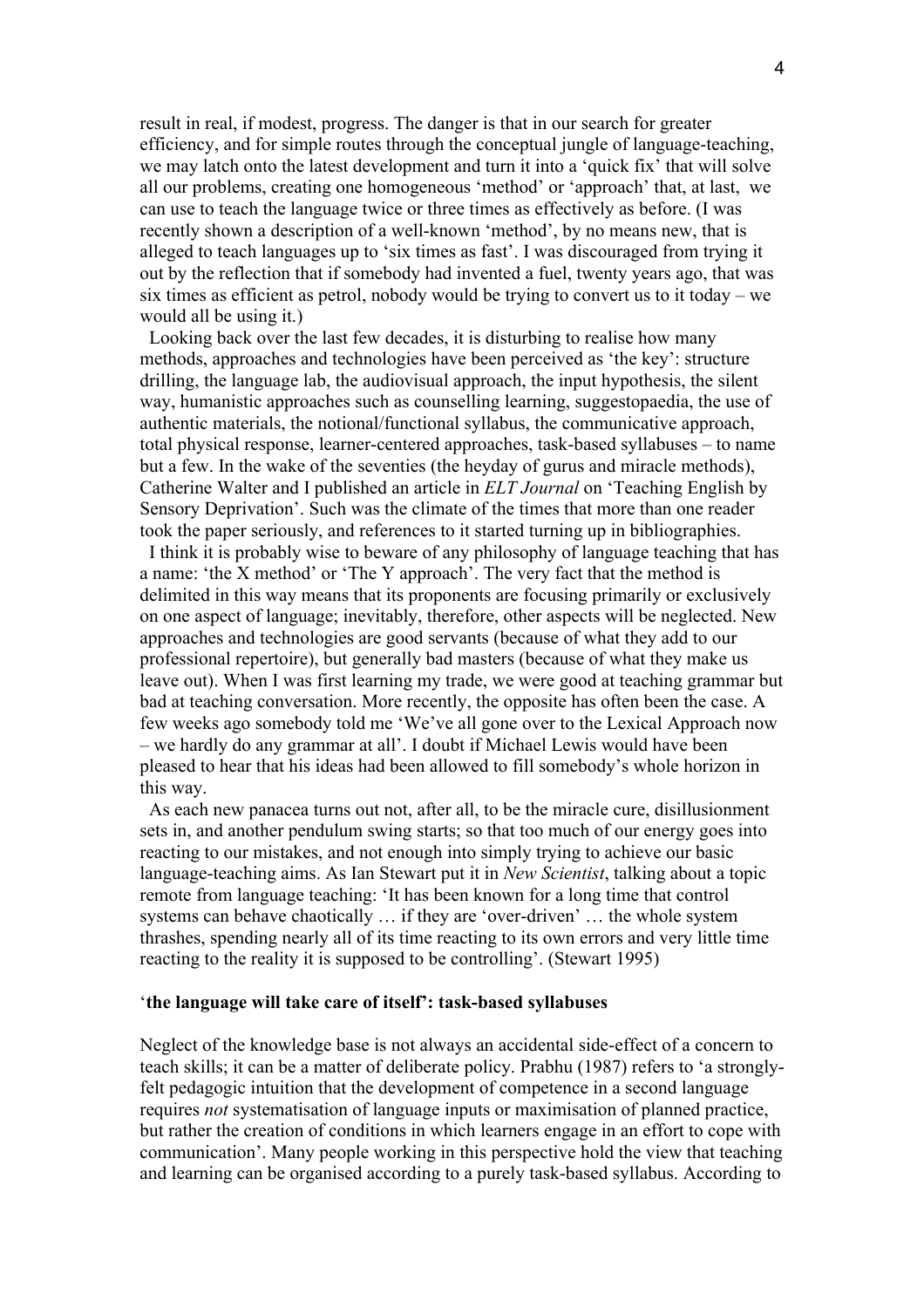some versions of this model, if one analyses the 'target' tasks that learners will have to perform in real life, and if one then takes learners through examples of similar tasks in the classroom, the language (often described, significantly, as 'skills') that is needed will be generated in the process: it will emerge naturally from the materials used for the task, or from the teacher's input, or from the classroom interaction. There is therefore no need to draw up explicit formal or functional language syllabuses: if the tasks are correctly chosen, the language will take care of itself.

Well, will it? Will a specification of behavioural objectives automatically generate, as an incidental payoff, a specification of the knowledge base that learners will need for an adequate command of the language? If you take learners through a set of carefully selected tasks, will all the high-priority grammar, pronunciation and vocabulary points show up and be learnt?

 Let us make the precarious assumption that all the grammar that students are likely to need in real life will indeed be thrown up, without special planning, by a course consisting only of tasks; and that this grammar will be learnt effectively either during the task-based activities or during additional follow-up 'form focus' sessions. Let us also, for the sake of argument, accept Tom MacArthur's memorable definition of pronunciation as 'that part of a student which is the same at the end of a language course as at the beginning'. That leaves vocabulary.

 In discussions of task-based learning, vocabulary tends to be invisible. (In two recent books by Nunan (1988, 1989), there are no index references to either 'vocabulary' or 'lexis'.) This is strange, because it seems obvious that, at least after elementary level, the largest part of a language learner's task is to build up an adequate stock of highpriority words and lexicalised phrases, including both knowledge of their forms and an awareness of their more important meanings, the major collocational and syntactic constraints on their use, and so on. If a purely task-based syllabus is to do its job, it should then provide learners not only with the grammar, but also with the vocabulary they need. Unfortunately, it seems clear to me that there is no way in which it can do this effectively: any task-based syllabus must be supplemented, I believe, at least by a separately-planned lexical syllabus.

#### **the need for a lexical syllabus**

In order to see why separate lexical syllabuses are necessary, we must consider questions of extent and frequency. Let us take the case of a typical learner – call her Sophia. Sophia is a reasonably well-motivated intermediate student, moving into her third year of English in a secondary school in a non-English-speaking country where task-based language-teaching syllabuses have been introduced. She has already learnt the commonest two thousand-odd vocabulary items, and she would like to finish her third year knowing the next thousand or so high-priority words and expressions. Now some of the vocabulary items in this frequency-range will be 'task-bound', and are sure to be learnt if the relevant tasks form part of the syllabus – for example, if Sophia and her fellow-students work on business negotiations, then one does not need to worry about whether they will learn *contract*, *meeting*, *negotiate*, *confirm*, *delivery date* and so on, because these are virtually certain to come up in one way or another. Unfortunately, however, the bulk of intermediate vocabulary is not task-bound in this way: there is a great deal of what you might call 'general-purpose' material. The 'third thousand' items include, for example, *calm*, *noisy*, *swallow*, *take trouble*, *rubbish*, *lane*, *genuine* and *out of sight* – but it is hard to see what tasks could be guaranteed automatically to throw up these words and expressions.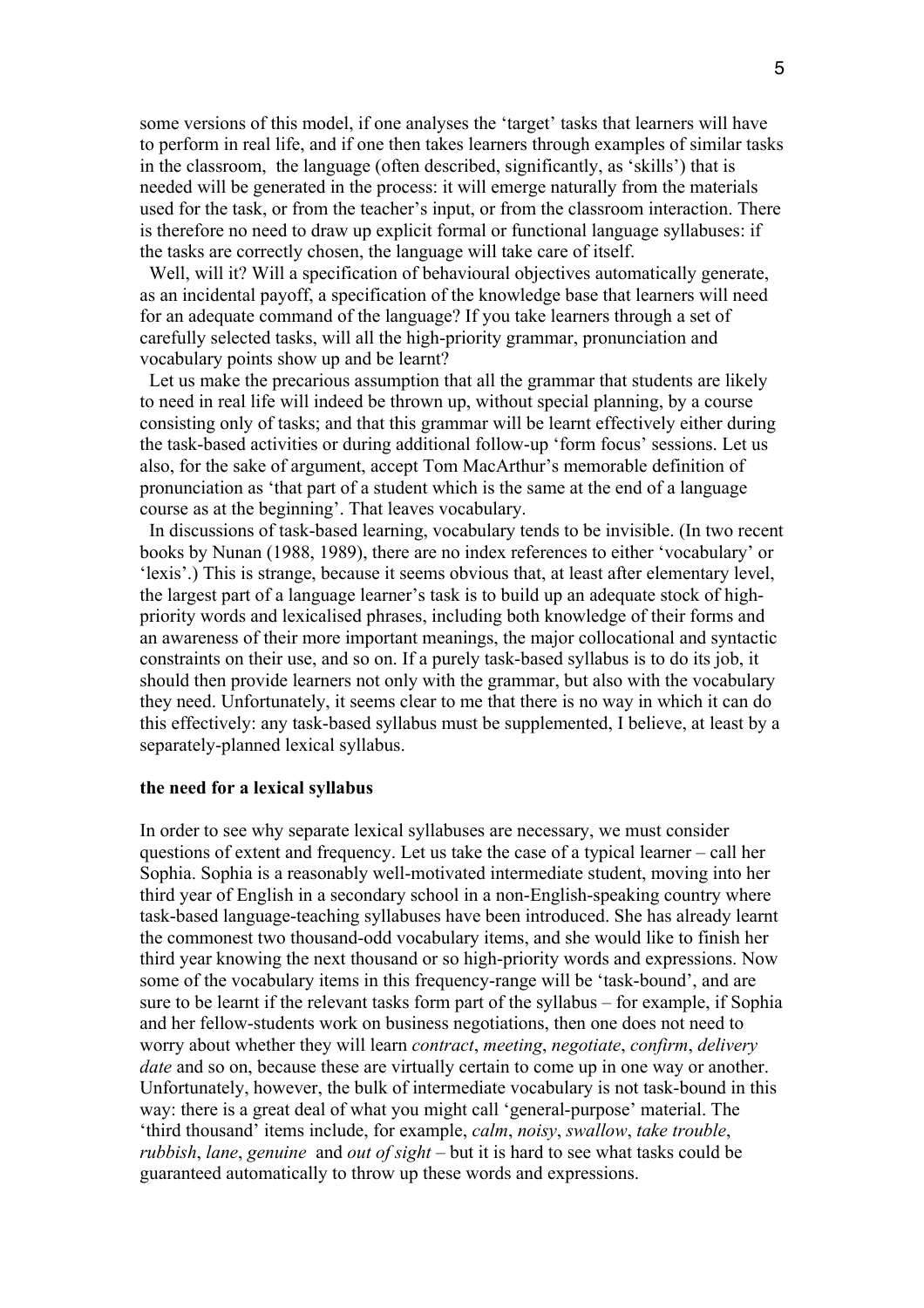Perhaps, though, even the general-purpose items that Sophia needs are frequent enough to come up automatically in her year's work, whatever the tasks covered. In order to see whether this is a reasonable supposition, we need a little mathematics. During the school year, assuming a fair amount of written and recorded material, plenty of classroom activity, a teacher who talks a lot and some reading outside class, Sophia might be exposed – on a very generous estimate – to around 350,000 words of input: 10,000 words a week. Now words like *calm*, *noisy*, *swallow*, *rubbish*, *lane* and *genuine* tend to have frequencies between 7 and 30 occurrences per million running words. This means that any one of them, taken singly, is very likely to come up at least once in a corpus of 350,000 words. Using the frequency figures from the LOB Corpus, and applying some probability theory, *calm* would have better than a 99.9% chance of occurring; *noisy* a 95% chance; *swallow* a 90% chance. However, things that each have a good chance of happening separately have a far less good chance of all happening together (this is why one or two of your numbers often come up in the lottery, but never all six). The chance of twenty-five specific words at this level of frequency all coming up in our hypothetical year's work is in fact not much better than evens – 50% or so. Assuming that 600 of our 'third thousand' high-priority items are general-purpose vocabulary, not automatically thrown up by the tasks chosen, then the chance of their all coming up anyway, without being artificially fed in, is quite remote – of the order of a million to one against. Sophia will not learn her thousand words.

 Vocabulary, then, will not take care of itself. If students with limited time available for study are to learn high-priority lexis, this needs to be deliberately selected and incorporated into learning materials or activities. If this is not done, students will not be exposed – even once – to numerous important vocabulary items, and they will finish their courses with serious gaps in their knowledge. In earlier times we provided students, so to speak, with the necessary bricks, tiles, timbers, mortar and so on, and assumed that they could build their own houses. Exclusively task-based approaches fall into the opposite error: they get learners building houses right away, but assume that the various supplies needed will magically materialise – as if delivered by elves – at the right times and in the right quantities. Unfortunately elves are scarce in ELT: we need lexical syllabuses.

 Unlike the hypothetical third-year student in our example, some learners follow language courses in the country where the target language is spoken, and here the issues are of course somewhat different. The massive exposure to the language which such learners can get outside the classroom will guarantee that they acquire highpriority vocabulary, and class time can be used for other things. Whether purely taskbased approaches are any more suitable for this environment is another question: on the face of it, it would seem that outside exposure will also equip students, on the whole, to do the things in English that they need to learn to do. One is led to ask what a language course in the target-language country is actually for; and this is not, perhaps, an easy question to answer.

# **learner independence**

'Language teaching and learning have frequently been beset by techniques in which the tail wags the dog. Thus the language laboratory – essentially a useful technique – became a controlling factor in some methodologies, so that language learning and teaching was organised around the language laboratory. Self-instruction and self-directed learning may pose a similar threat of a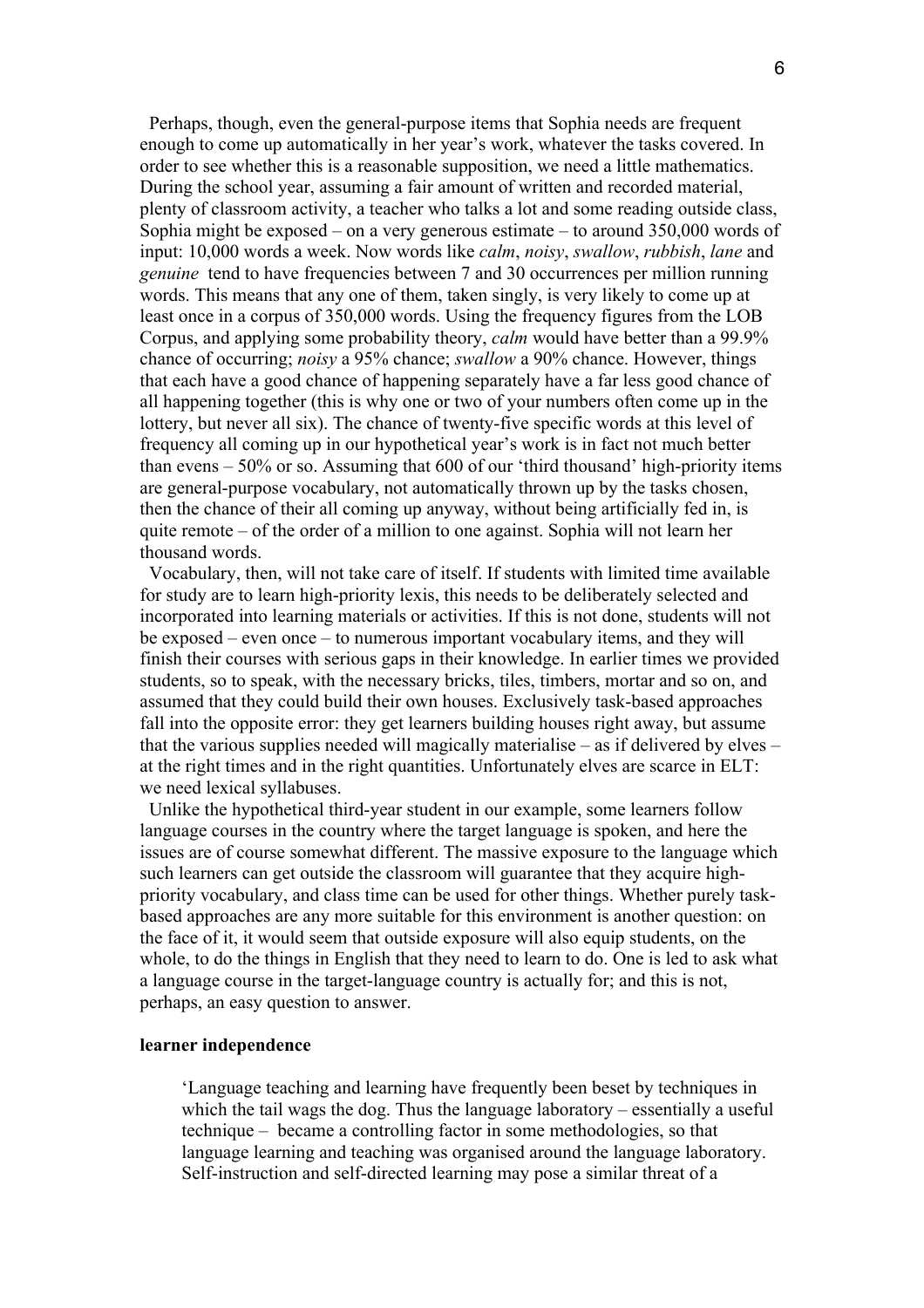particular learning mode taking over the whole of the learning programme and distorting it so that the covert aim becomes the success of self-directed learning

rather than the successful learning of the target language.' (Dickinson 1987) Current resistance to pre-planned language syllabuses often arises from an understandable desire not to impose external constraints on the very personal business of language learning. Each learner is unique, with his or her own goals, learning styles, and so on, and it is natural to feel that the more we can involve learners in the decisions that affect their learning, from personalisation of exercises right up to overall syllabus design, the more chance we have of providing courses that are sensitive to their needs.

 It is of course true that only the learner really knows exactly what he or she wants. It is, however, equally true that only the teacher knows what there is to be learnt. In other branches of teaching we are not usually so diffident about imposing direction and constraints on the learners – I would not, for instance, encourage my seventeenyear-old son to adopt a discovery approach to learning to drive my car; nor would I want my rock-climbing instructor to leave me to find out for myself how to rappel down effectively.

 It is not altogether clear, in fact, that all learners want the degree of autonomy that some teachers think is good for them. In two Australian studies investigating learning preferences quoted by Nunan (1988), while teachers gave most importance to conversation practice, self-discovery of errors and pairwork, learners gave higher ratings to pronunciation practice, explanations by the teacher, error correction and vocabulary development. There was, indeed, some evidence of irritation with activityrich approaches: as one student expressed it, 'I don't want to clap and sing, I want to learn English.'

#### **natural acquisition versus instruction**

Recent years have seen a good deal of research on first and second language acquisition, and on the similarities and differences between them. This has led many researchers to ask whether 'instructed learning' can really achieve the same kind of results as 'natural acquisition'. A well-known extreme view is Krashen's 'no interface' position: that conscious learning of grammar rules provides learners, at best, with a kind of knowledge that can be used to monitor their own production when there is time to do so, and that this knowledge cannot be used to generate spontaneous grammatically-accurate utterances. Subsequent studies have tended to rehabilitate grammatical instruction up to a point, showing that rule-learning can have at least a modest effect on accuracy (see Ellis 1994 for discussion). However, there is still quite a widespread feeling that rule-learning is 'artificial', and that the more we can approximate the conditions of natural acquisition in our teaching, the better we are likely to do.

 Strangely, the 'instruction versus natural aquisition' debate has concentrated almost exclusively on the learning of grammar, and on the question of *how* grammar is learnt. In fact, it seems to me that this question is almost irrelevant to a comparison between instructed learning and natural acquisition. The crucial difference between the two, surely, has to do with vocabulary, and far more with *what* is learnt than with *how* it is learnt.

 According to a study carried out in the 1970s (Carey 1978), English-speaking children have learnt on average 14,000 words by the age of 6. This works out at about 6.3 words a day. Adults learning a second language at this rate would need around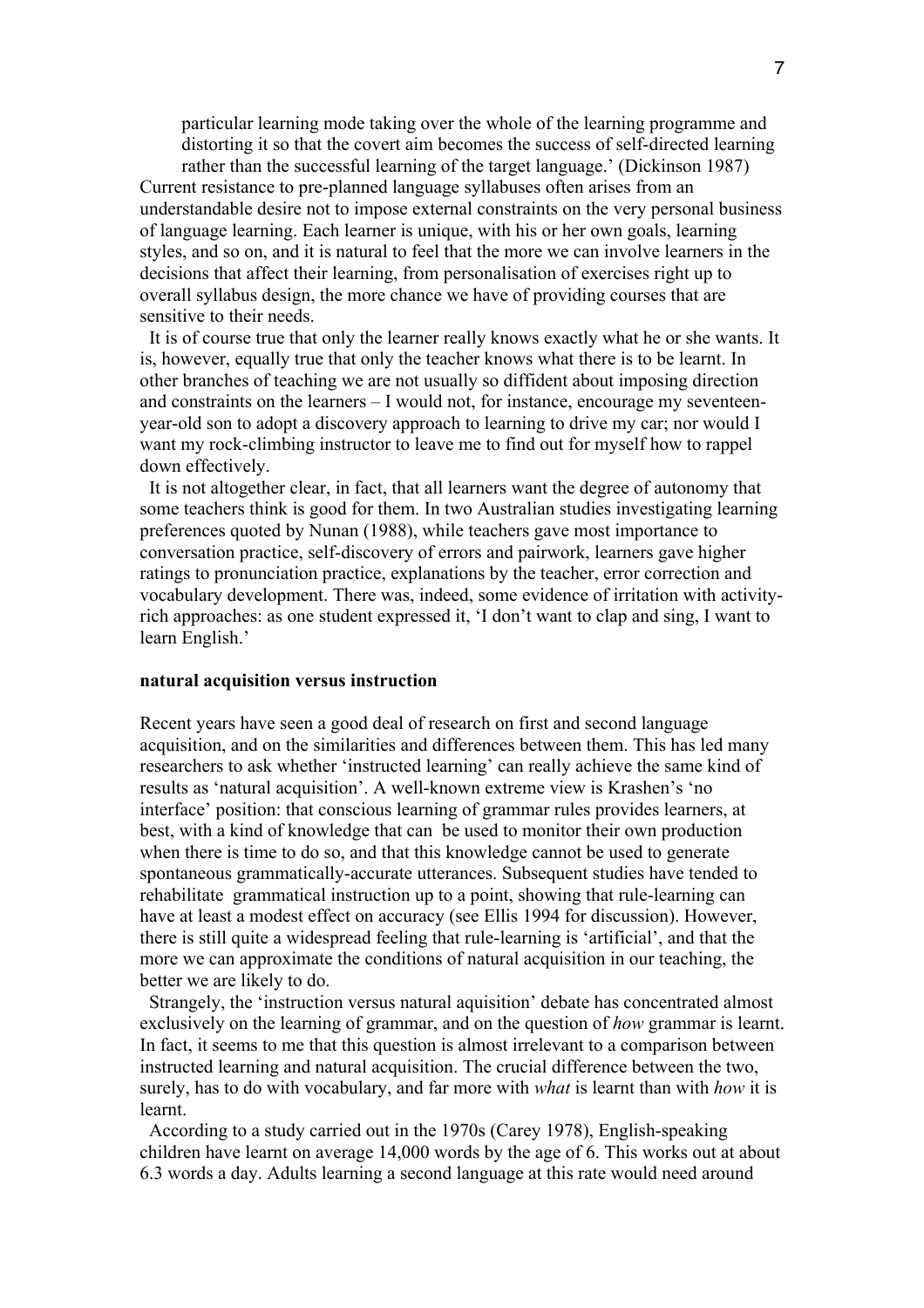10,000 hours' exposure to acquire a vocabulary of 5,000 words – a fairly timeconsuming way to reach an intermediate level. Unaided natural acquisition, then, works slowly; and, as we have already seen, teaching approaches which simulate the conditions of natural acquisition cannot even present learners with the vocabulary they need in the time normally available for language courses.

 The point about instruction is that, properly organised, it can do two things. First of all, it can *select* the language which will be presented to the learner, making sure that, in the short time available for a language course, as many high-priority items as possible occur in the input. Secondly, it can supply *concentrated exposure to*, and *concentrated practice of* the items presented, by providing activities which force the learner to engage intensively with the new material. Whether or not this is effective depends on too many factors to list, but at least planned instruction provides learners with some chance of acquiring essential vocabulary; whereas an approach which does not even get this vocabulary into the input simply abdicates responsibility for teaching core aspects of the language.

## **summary and conclusion**

I would, then, like to see something of a 'return to basics' in our profession (without wishing the expression to carry the obscurantist overtones that it has recently acquired in the context of political crowd-pleasing). Despite the enormous progress that has been made in language analysis, syllabus design and methodology, it seems to me that our teaching aims are not actually very different from those that were identified when I first went into the classroom. That is to say, our task is to provide learners with a command of selected high-priority aspects of grammar, vocabulary and pronunciation, and with facility in using these accurately and appropriately. (Though of course we do not mean quite the same by words like *grammar*, *vocabulary* or *appropriately* as we did thirty years ago.) This return to basics would involve, among other things:

- A rehabilitation of instruction, in the quarters where this is needed, together with a clear understanding of the need to select and present input, especially lexis, in a principled way, and of the consequent limitations of learner autonomy and of approaches that emulate 'natural acquisition'.
- The realisation that a trained language teacher needs a thorough knowledge of the structure of the language that he or she is teaching – native-speaking teachers of English today are often surprisingly ignorant of grammar.
- An acceptance that language learning is hard, and sometimes dull, and that it will remain so – there are no quick fixes. Of course we must find ways of making it interesting, but we must remember that what the bored teacher wants is not necessarily what the student needs. We naturally doesn't want to be doing the same things in our twentieth year of teaching as in our first; but our learners' needs may not be very different today from those of their parents. And if in our first year we were teaching vocabulary efficiently, and in our twentieth year we are training learners in autonomous interactive discourse negotiation strategies, we need to ask if this really represents progress, and if so, for whom.
- A sharpened focus on product as well as process. There are an enormous number of good things to do in language lessons, but we do need to be sure that the activities we choose actually teach something useful. 'Product' is not a dirty word – it is what our learners are paying for. When we walk out of a classroom, if the lesson was successful, we ought to be able to say what important bit of language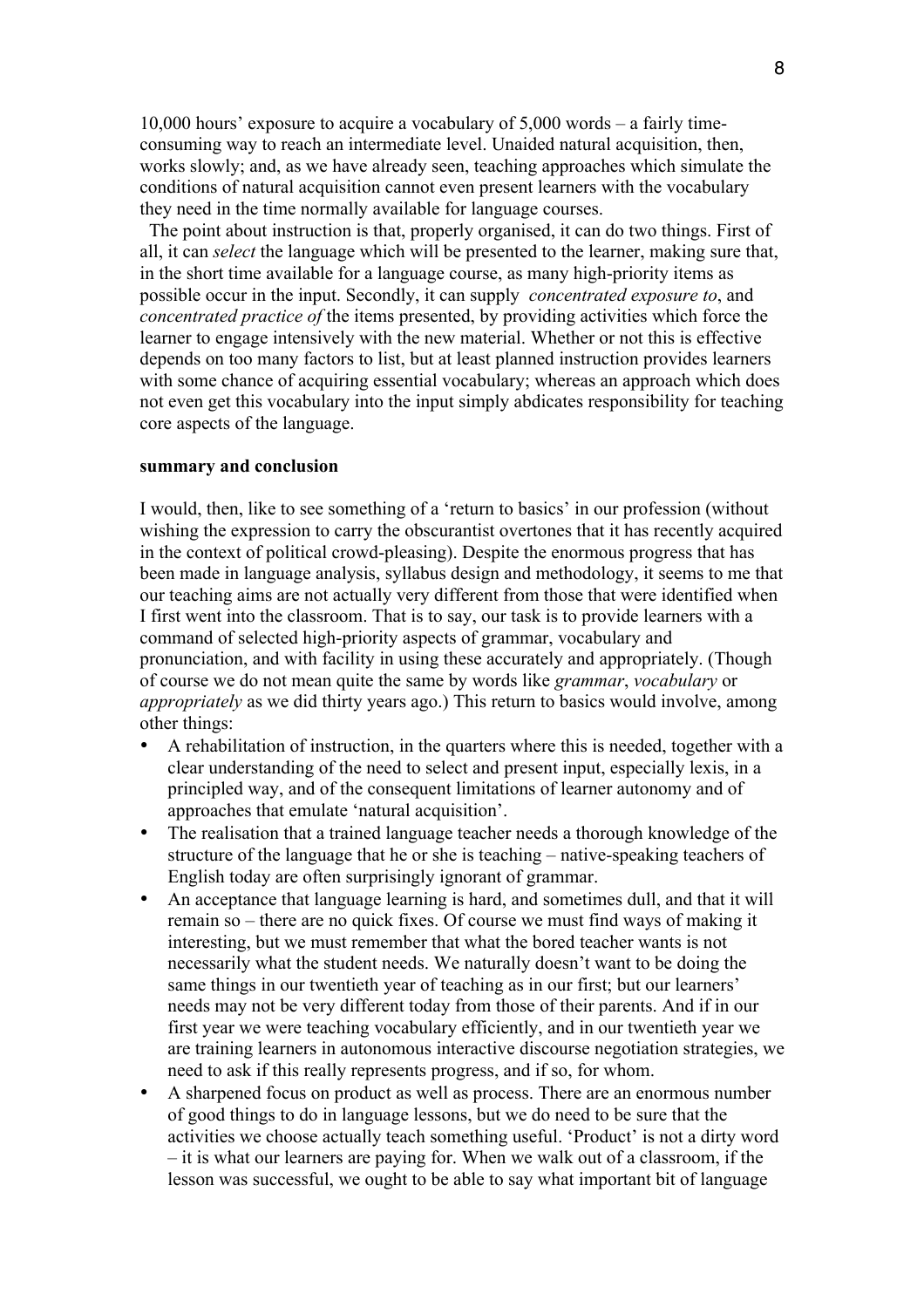the learners now know that they didn't know before; or what important skill they can now operate a little better than they could before. If we can't do this, there may be something wrong.

- A rejection of the view that communication is an absolute good. The more we can integrate real communication into language practice the better, but it does not follow that because students are communicating they are learning English; and some activities (such as learning by heart or mechanical structure-practice), unfashionable because they are totally uncommunicative, may none the less be very valuable.
- A common-sense attitude to what we are doing. It can be helpful, in evaluating a fashionable approach, to ask how we would like it applied to ourselves. If we were learning Chinese, Greek or Swahili, how many of our own methodological assumptions would we put up with? (Not all that long ago, teachers in Britain regularly forbade their students to translate or use bilingual dictionaries. Guess what kind of dictionaries they all took on holiday abroad.)

Kenneth Tynan, reflecting on his own profession, said that a good drama critic is one who perceives what is happening in the theatre of his time, but that a great drama critic is one who perceives what is not happening. Our conference programmes, journal articles and publishers' catalogues show evidence of a great variety of concerns, pursued with enormous creativity and impressive energy. As we find ever more interesting, motivating and professionally rewarding things to do, we, too, need to look carefully at what is not happening.